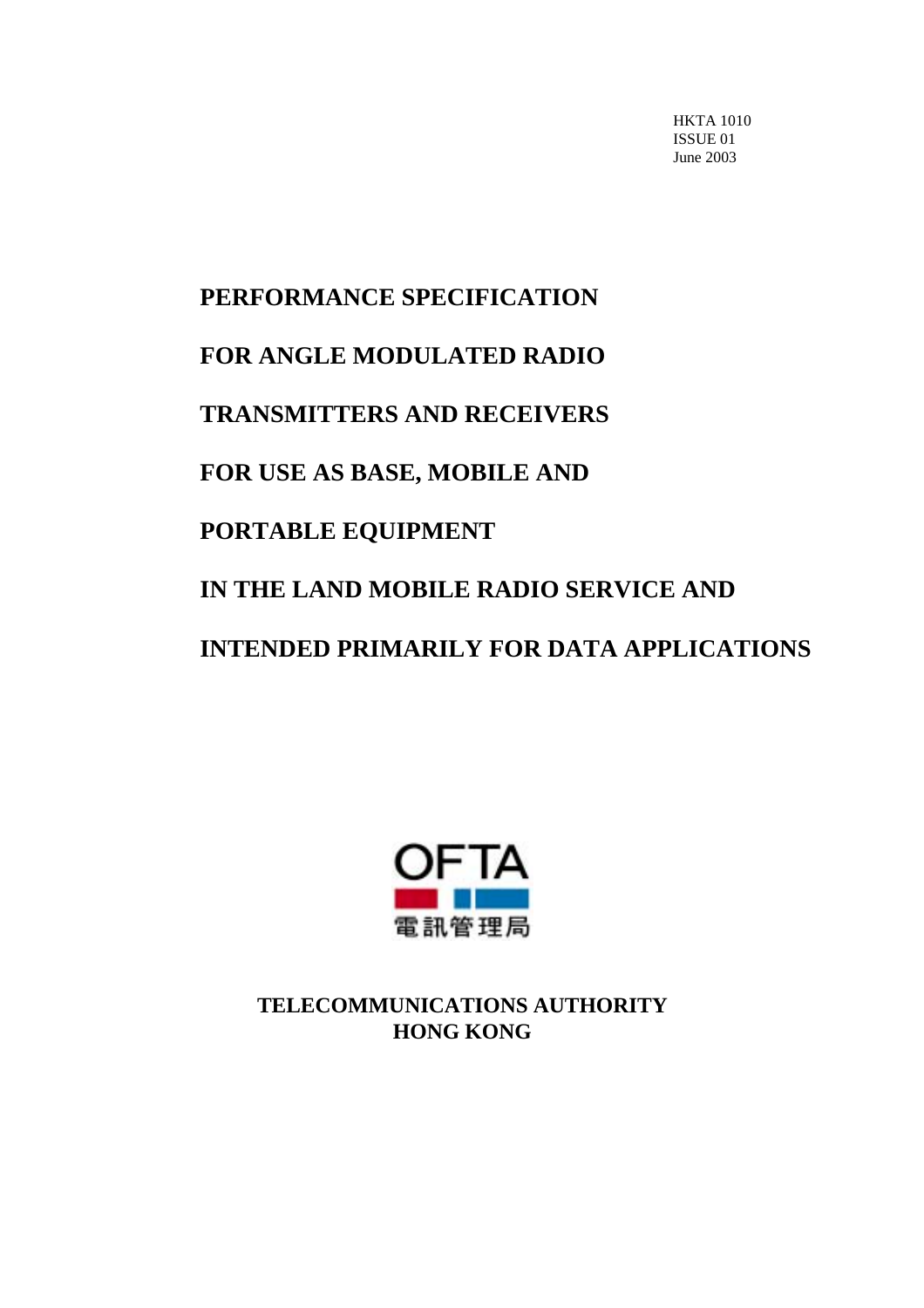# **FOREWORD**

- 1. This specification is prescribed under section 32D of the Telecommunications Ordinance (Cap 106) ("the Ordinance") to set out the technical and evaluation requirements for angle modulated radio transmitters and receivers operating in the frequency band 30 MHz - 1000 MHz for use as base, mobile and portable equipment in the land mobile radio service and intended primarily for data applications. Radiocommunications apparatus falling into the scope of this specification shall meet the stipulated requirements.
- 2. Under the Ordinance, the possession or use of any radiocommunications apparatus or any apparatus emitting radio frequency energy must be covered by an appropriate licence issued by the Telecommunications Authority (TA) with the exception of those specifically exempted from licensing under the Ordinance, such as those covered by the Telecommunications (Telecommunications Apparatus)(Exemption from Licensing) Order.
- 3. At present, the Office of the Telecommunications Authority (OFTA) operates a Hong Kong Telecommunications Equipment Evaluation and Certification (HKTEC) Scheme. Details of the HKTEC Scheme can be found in the information note OFTA I 421. Under the Scheme, suppliers or manufacturers of the radiocommunications apparatus shall apply to OFTA for certification of their apparatus against this specification. The application procedures for certification of radiocommunications apparatus can be found in the information note OFTA I 401.
- 4. The TA reserves the right to give separate certification to models he considers to be technical variants and the performance of which may differ between models.
- 5. The TA may amend any part of this specification as and when he deems necessary.
- 6. In case of doubt about the interpretation of this specification, the methods of carrying out the test and the validity of statements made by the equipment manufacturers or suppliers about the equipment, the decision of the TA shall be final.
- 7. The HKTA specifications and information notes are issued by the TA. The documents can be obtained through one of the following methods —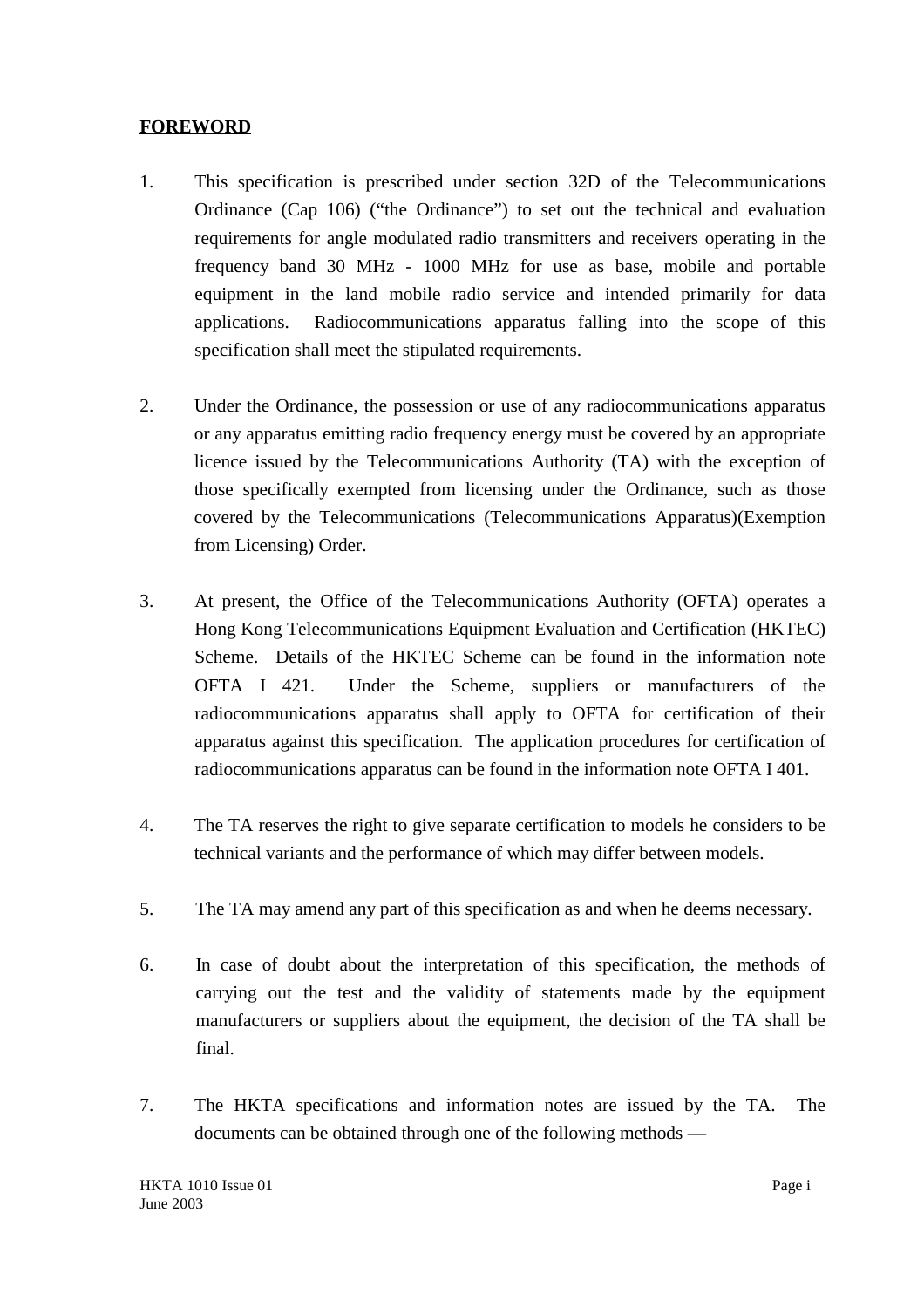- downloading direct through the OFTA's Internet Home Page. The Home Page address is http://www.ofta.gov.hk;
- making a request for hard copies to :-

Radio Laboratory, Standards Section, Office of the Telecommunications Authority, 29/F Wu Chung House, 213 Queen's Road East, Wanchai, Hong Kong.

Fax: +852 2343 5824 Email: radiolab@ofta.gov.hk

8. Enquiries about this specification may be directed to —

Radio Laboratory, Standards Section, Office of the Telecommunications Authority, 29/F Wu Chung House, 213 Queen's Road East, Wanchai, Hong Kong.

Fax : +852 2343 5824 Email: radiolab@ofta.gov.hk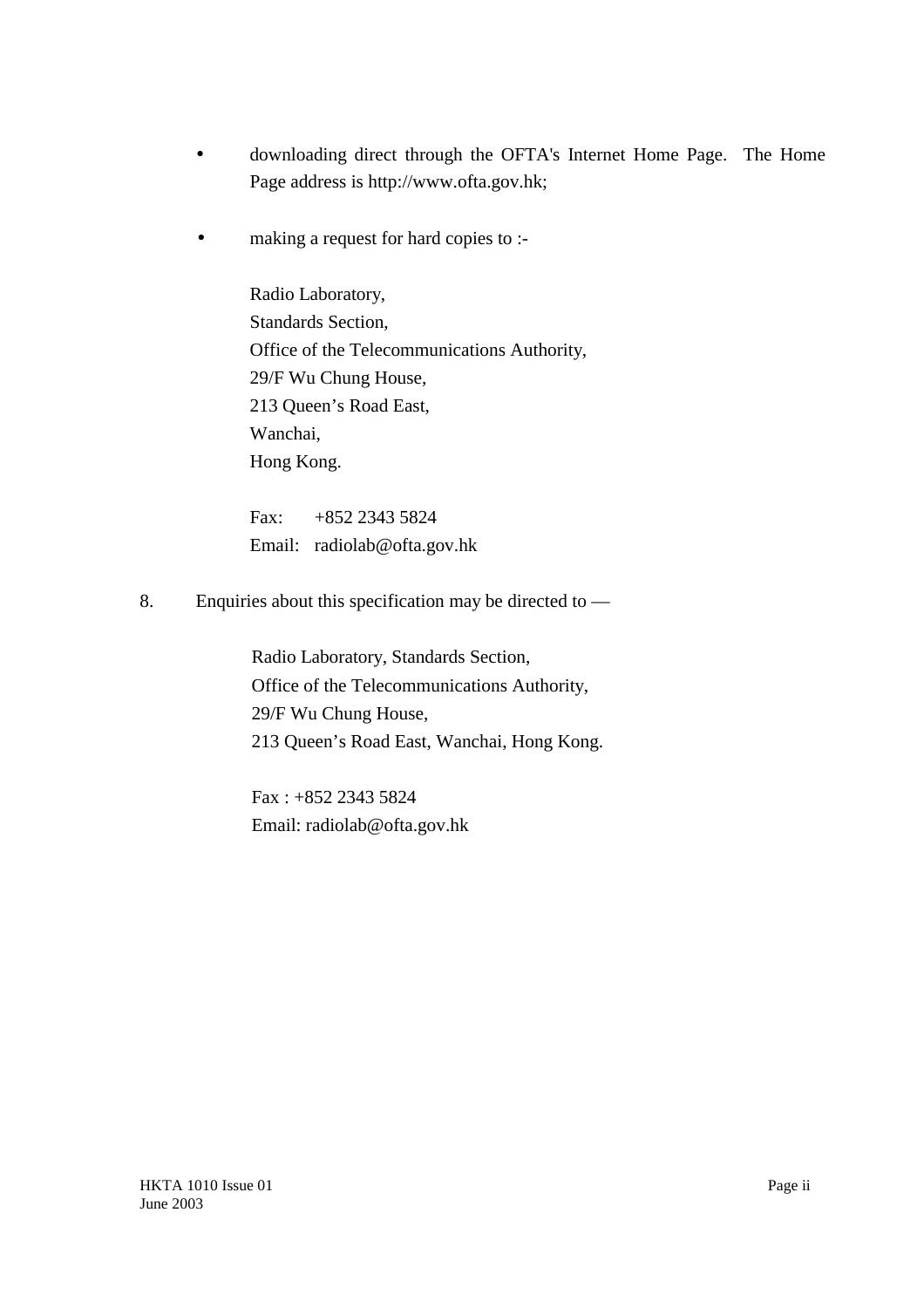# **CONTENTS**

- 1 GENERAL
- 1.1 Scope of specification
- 1.2 Channel spacing requirement
- 1.3 Transmitter RF power
- 1.4 Operating frequency
- 1.5 Type number
- 1.6 Controls
- 1.7 Declaration by the manufacturer
- 2 TEST CONDITIONS: ATMOSPHERIC CONDITIONS AND POWER SUPPLIES
- 2.1 General
- 2.2 Normal test conditions
- 2.3 Extreme test conditions
- 2.4 Procedures for tests at extreme temperatures
- 3 ELECTRICAL TEST CONDITIONS
- 3.1 Normal test signal
- 3.2 Transmitter loading conditions
- 3.3 Receiver input signal
- 3.4 Receiver mute or squelch facility
- 3.6 General requirements for tests involving the use of radiated field

# 4 TEST FOR TRANSMITTER PART

- 4.1 Carrier power
- 4.2 Frequency error
- 4.3 Adjacent channel power
- 4.4 Spurious emissions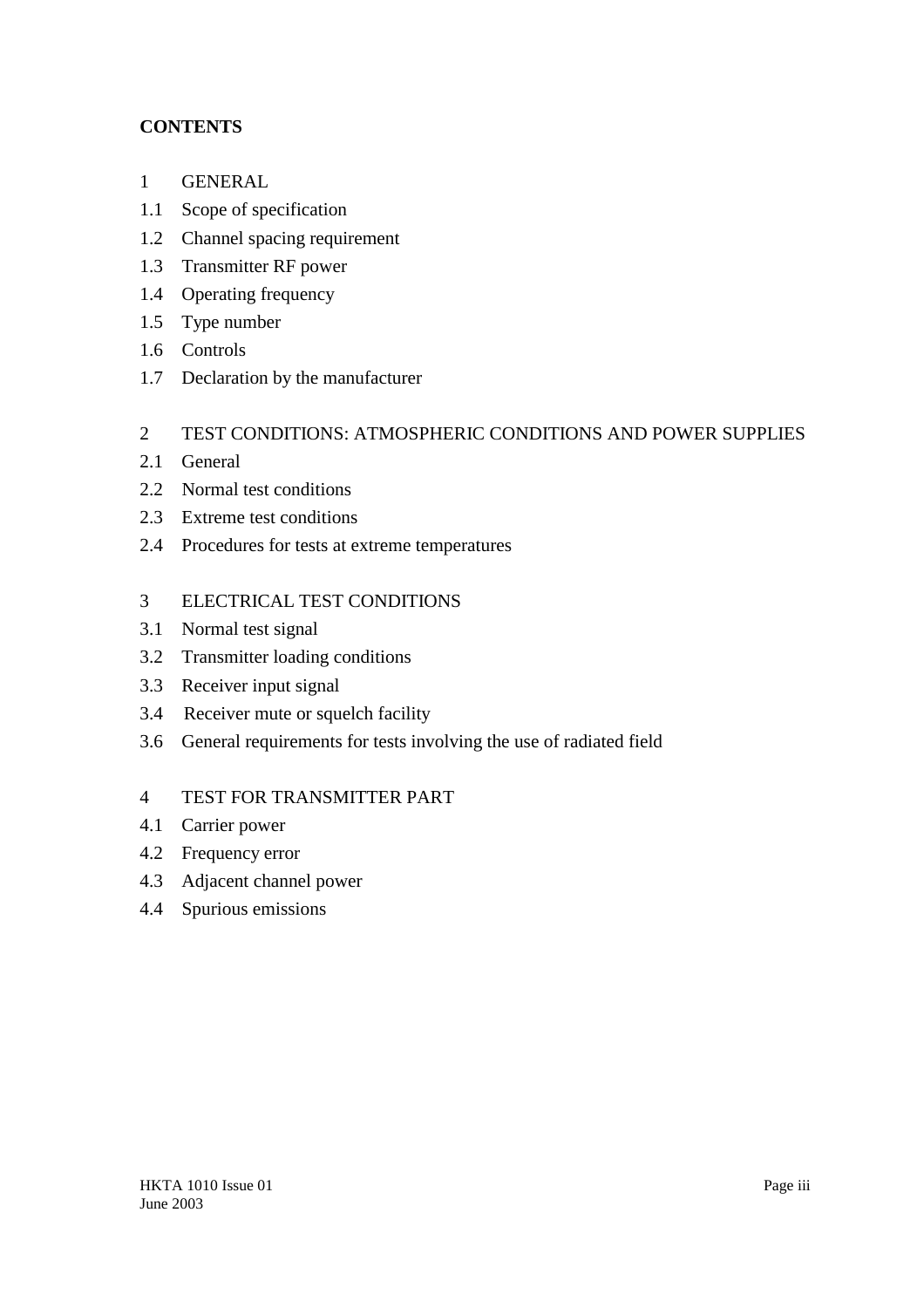# 5 TEST FOR RECEIVER PART

- 5.1 Usable sensitivity
- 5.2 Adjacent channel selectivity
- 5.3 Intermodulation response rejection
- 5.4 Blocking or desensitization
- 5.5 Spurious response rejection
- 5.6 Receiver spurious emissions

## 6 ACCURACY OF MEASUREMENT

7. REFERENCE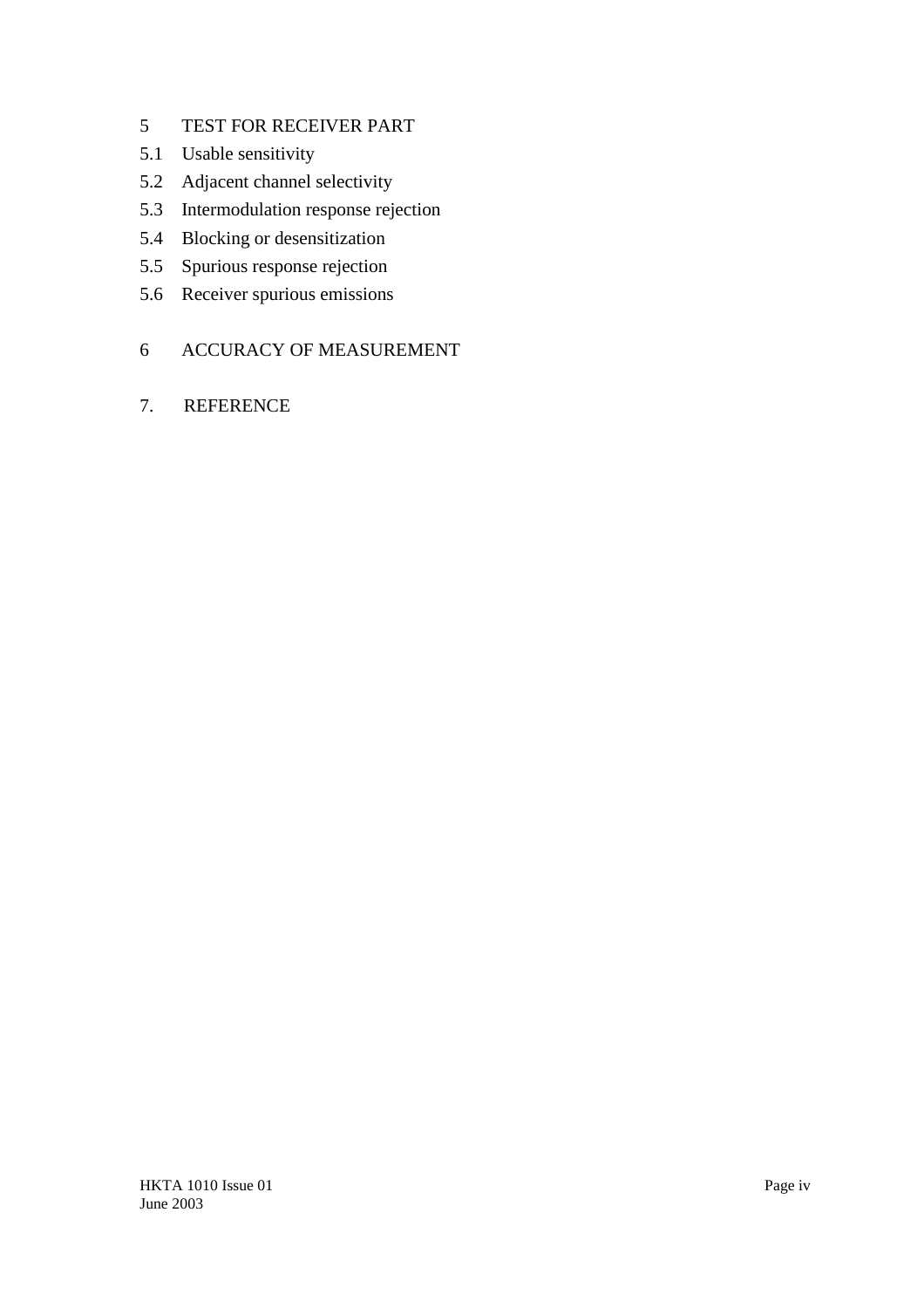## **1 GENERAL**

## **1.1 Scope of specification**

This specification covers the minimum performance requirements for angle modulated radio transmitters and receivers used as base, mobile or portable equipment operating in the frequency band 30 – 1000 MHz for use in the Land Mobile Radio Service and intended primarily for data application.

#### **1.2 Channel spacing requirement**

Unless otherwise approved by the Authority, radio equipment operating on frequencies between 30 MHz and 1000 MHz shall follow the channel spacing requirement below:

| Operating frequency | Channel spacing    |
|---------------------|--------------------|
| Below 300 MHz       | $12.5$ kHz         |
| $300 - 470$ MHz     | 12.5 kHz or 25 kHz |
| Above 470 MHz       | $25$ kHz           |

#### **1.3 Transmitter RF power**

Whenever the RF power of a radio transmitter is referred to it shall be expressed as the carrier power which is the average power supplied by a transmitter during one radio frequency cycle taken under the condition of no modulation.

For equipment with antenna output terminals the carrier power shall be that supplied from the transmitter output to a matched transmission line connected to the antenna terminals.

For equipment with integral antenna, the carrier power shall mean the effective radiated power in the direction of maximum field strength, i.e. the product of the power supplied to the antenna and its gain relative to a half-wave tuned dipole in the direction of maximum field strength.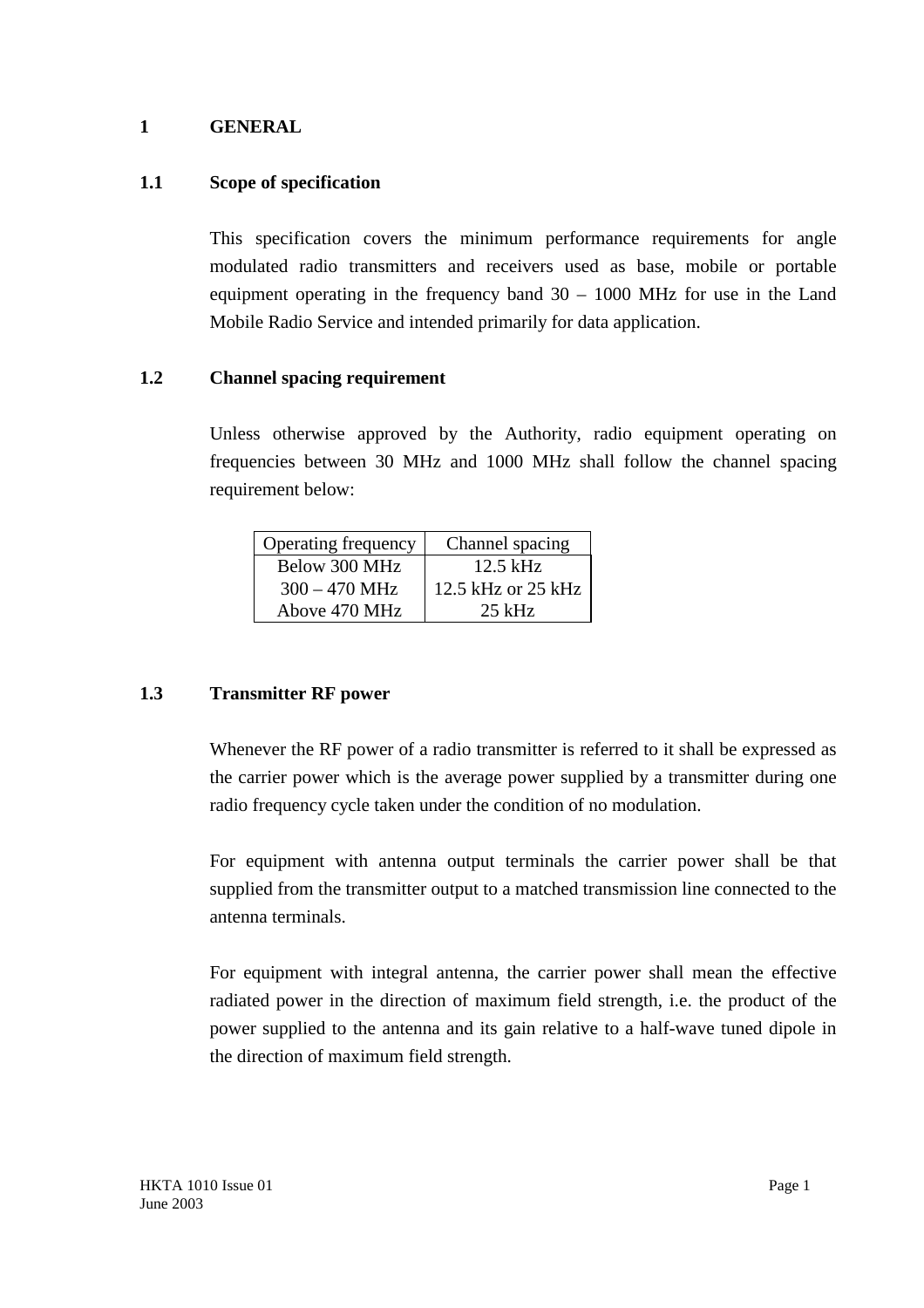The rated carrier power shall be that declared by the manufacturer.

Unless otherwise approved by the Authority, the maximum rated carrier power shall be limited to:

- 25W for base equipment
- 25W for mobile equipment
- 1W for portable equipment

# **1.4 Operating frequency**

Depending on the frequency band applied for, the equipment submitted for typeapproval shall be tuned at one or more frequencies as decided by the Authority. Normally, two sets of equipment, one tuned near the front band edge and the other near the rear band edge will be required.

# **1.5 Type number**

The equipment shall be provided with a clear indication of the type-number and description under which it is submitted for type testing. Each type number shall be unique and in the event that the testing authority finds two manufacturers have used a similar type number, the latecomer manufacturer will be asked to use another type number.

# **1.6 Controls**

Those controls, which if maladjusted might increase the interfering potentialities of the equipment, shall not be easily accessible.

# **1.7 Declarations by the manufacturer**

When submitting a equipment for type-approval testing, the manufacturer shall supply a Service Manual complete with drawings of constructional details, circuit diagrams and printed circuit board layout. In addition the following information should be supplied if not recorded in the Manual supplied :

- 1. nominal frequency of transmitter and of receiver
- 2. crystal frequency and carrier generation formula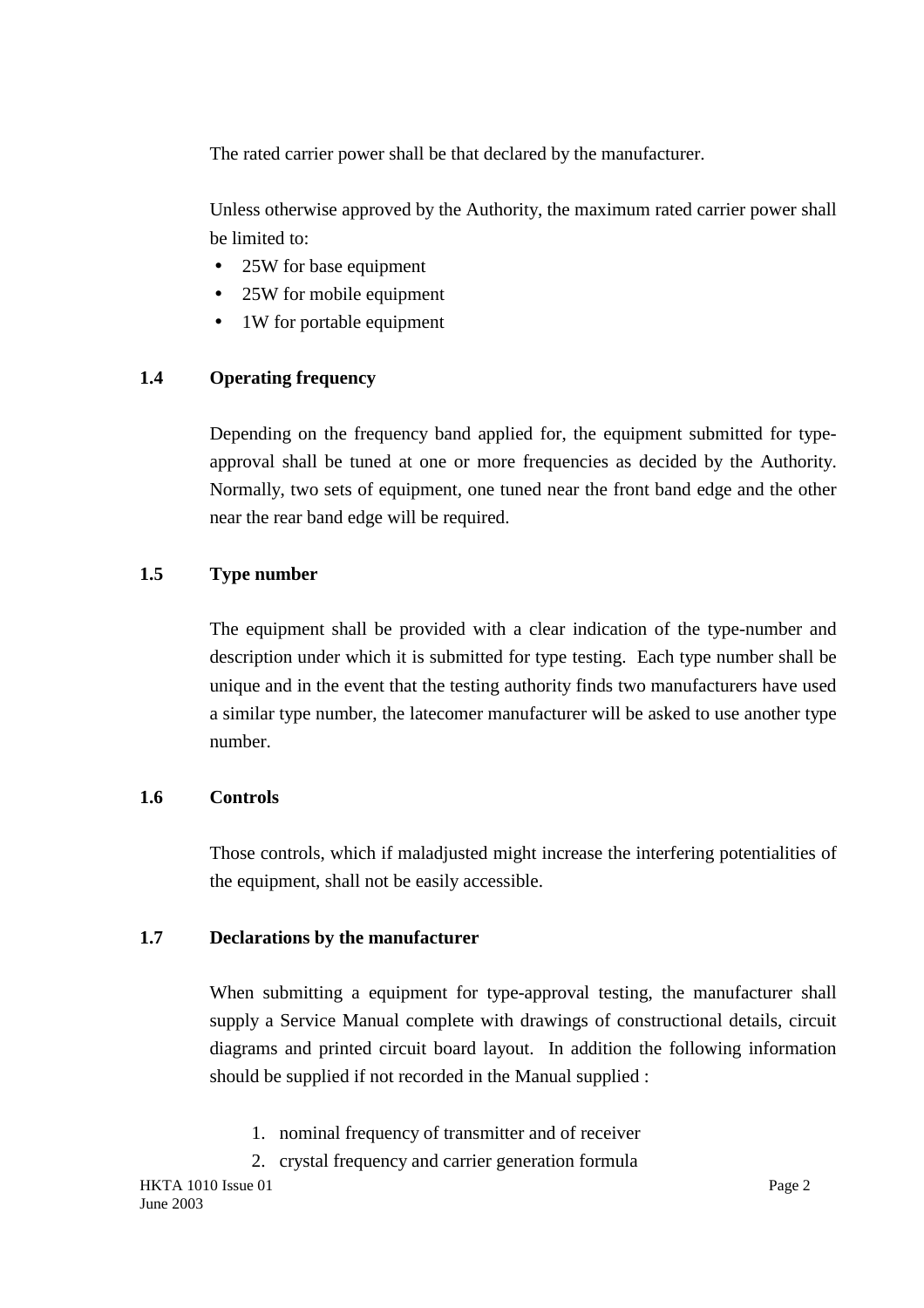- 3. crystal type
- 4. rated carrier power of transmitter
- 5. continuous or intermittent power rating
- 6. rated audio output power of receiver
- 7. nominal supply voltage
- 8. type of battery
- 9. battery end point voltage when applicable
- 10. different operating modes when available (e.g. high and low power modes) and if operation is continuous or is subject to a maximum test duty cycle (e.g. 1 minute on, 4 minutes off)
- 11. polarization and the reference face of the radiation
- 12. any temperature stabilization circuit inside the equipment.

# **2. TEST CONDITIONS: ATMOSPHERIC CONDITIONS AND POWER SUPPLIES**

# **2.1 General**

Type-approval test shall be made under normal test conditions and also, where stated, under extreme test conditions.

# **2.2 Normal test conditions**

# 2.2.1 Atmospheric test conditions

The atmospheric conditions of the test site shall be maintained at any convenient combination of temperature, relative humidity and air pressure within the following ranges:

| Temperature       | $15^{\circ}$ C to $35^{\circ}$ C |
|-------------------|----------------------------------|
| Relative humidity | 10\% to 80\%                     |
| Air pressure      | 860 to 1060 hPa                  |

When it is impracticable to carry out the tests under these conditions, a note to this effect, stating the ambient temperature and relative humidity during the tests, shall be added to test report.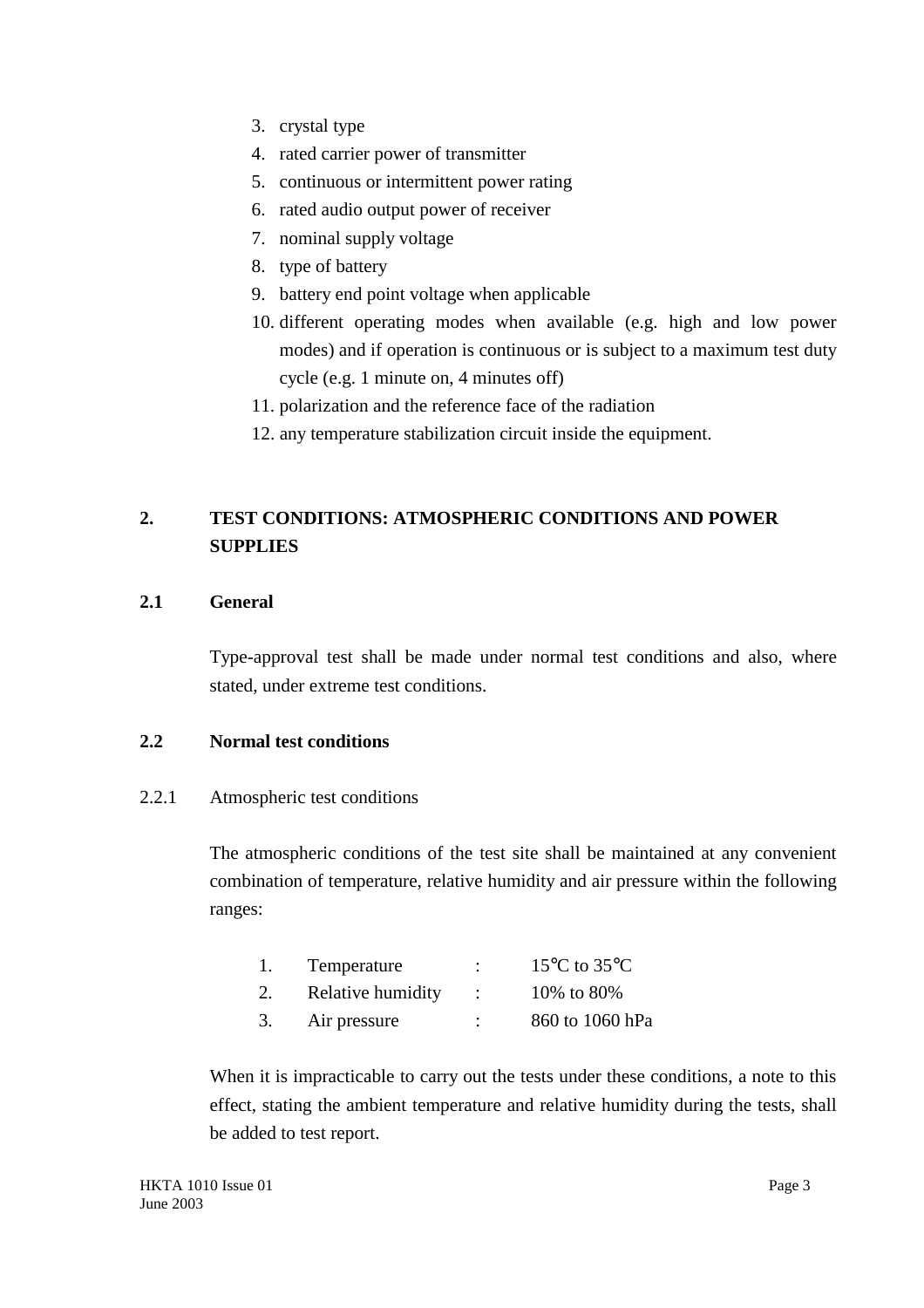# 2.2.2 Test power source

## 2.2.2.1 General

The power supply for the equipment under test may be replaced by a test power source, capable of producing normal and extreme test source voltages as specified below and in 2.3.2 and 2.3.3.

The supply voltage shall be measured at the input terminals of the equipment.

2.2.2.2 Mains test source voltage

For equipment powered by AC mains,  $220V \pm 6\%$  at a frequency of 50 Hz  $\pm 1$  Hz shall be designated as the normal test voltage.

2.2.2.3 DC test source voltage

For equipment supplied from self-contained primary cells or batteries or any other DC sources, the normal test source voltage shall be the nominal supply voltage declared by the manufacturer.

## **2.3 Extreme test conditions**

#### 2.3.1 Extreme temperatures

For tests of extreme temperatures, measurements shall be made in accordance with procedures specified in clause 2.4 at an upper value of +55°C and at lower value of  $-10^{\circ}$ C.

# 2.3.2 Extreme mains test source voltage

The extreme mains test source voltage shall be  $\pm 10\%$  of 220V at a frequency of 50  $Hz + 1 Hz$ .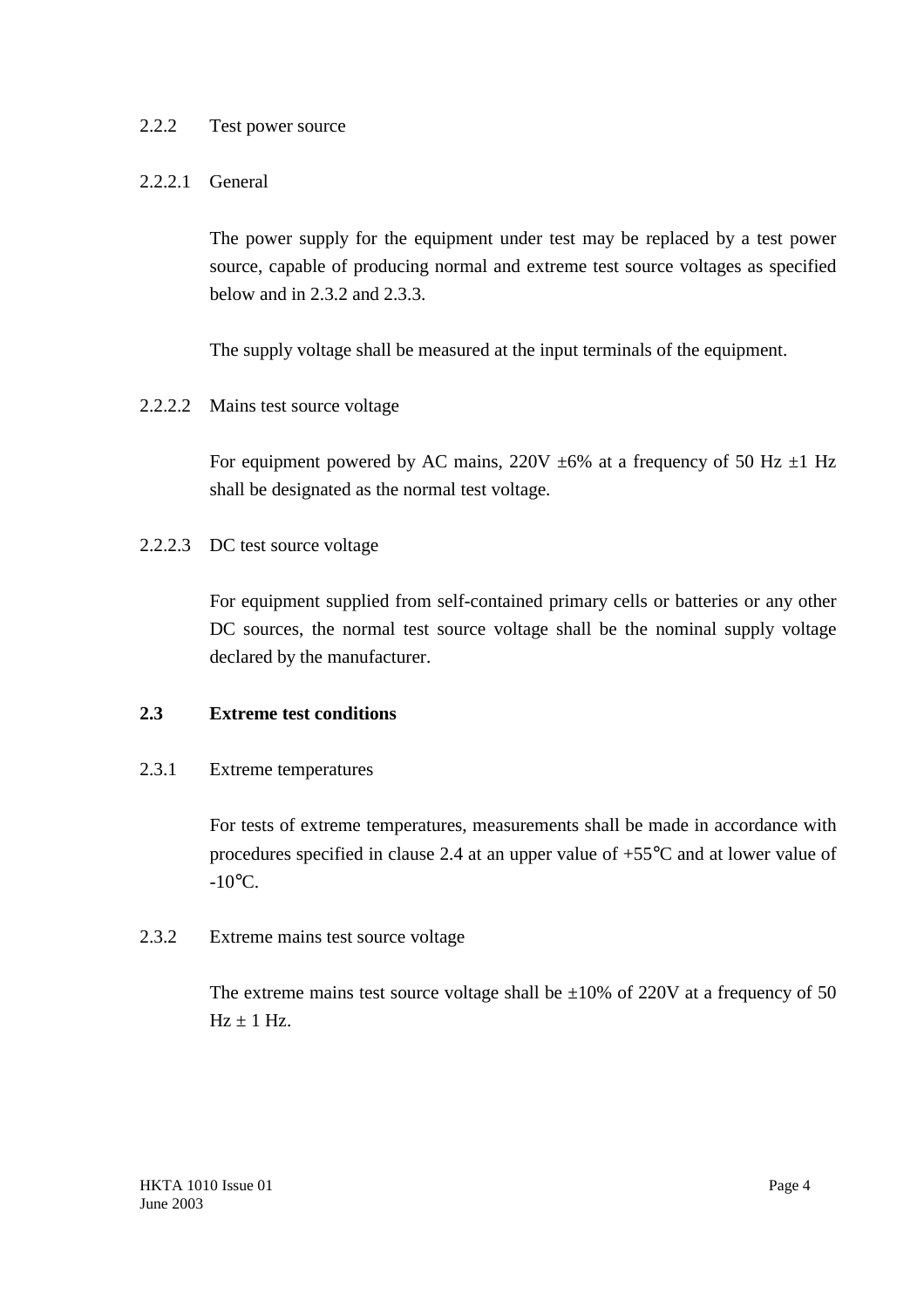#### 2.3.3 Extreme DC test source voltage

The extreme DC test source voltage shall be as follows:

1. Regulated lead-acid battery power sources

When the equipment is intended for operation from regulated lead-acid power source, the extreme test source voltages shall be +30% and -10% of the nominal voltage of the battery.

2. Other power sources

When the equipment is intended for operation from power sources using primary batteries, the lower extreme test source voltage shall be as follows:

- a. For Leclanche or Lithium type of battery, it shall be 15% below the nominal voltage.
- b. For Mercury or Nickel-Cadmium type of battery, it shall be 10% below the nominal voltage.
- c. For other types of battery, it shall be the end point voltage declared by the equipment manufacturer.

No upper extreme test voltage shall apply for radio equipment designed for batteryonly use.

For equipment using other power sources, or capable of being operated from a variety of power sources, the extreme test source voltages shall be those agreed between the equipment manufacturer and testing authority and shall be recorded with the test results.

# **2.4 Procedures for tests at extreme temperatures**

#### 2.4.1 General

Before making measurements, the equipment, which is switched off, shall be placed in a temperature controlled chamber for a period of one hour for temperature stabilization. The humidity content in the test chamber shall be controlled so that excessive condensation does not occur.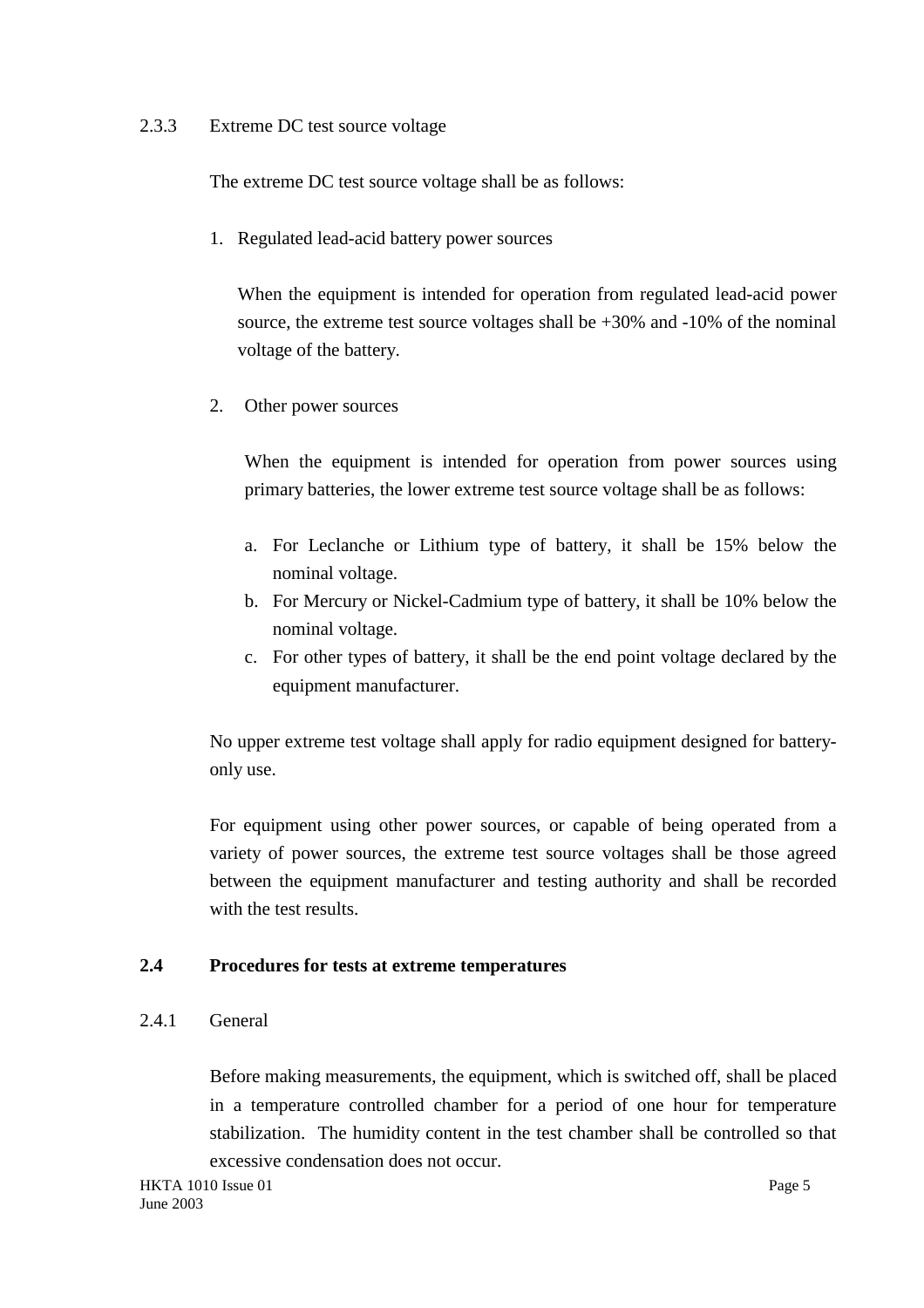# 2.4.2 Equipment designed for continuous operation

For tests at the upper temperature, after temperature stabilization in accordance with clause 2.4.1, the equipment shall be switched on in the transmit condition for half an hour, after which the appropriate tests shall be carried out. For tests at the lower temperature, after temperature stabilization in accordance with clause 2.4.1, the equipment shall be switched on in the receive or transmit condition for one minute, after which the appropriate tests shall be carried out. (Note: In any test, if the equipment contains temperature stabilization circuits designed to operate continuously, the equipment shall be switched on for 15 minutes before measurements are made).

# 2.4.3 Equipment designed for intermittent operation only

The procedure shall be as described in clause 2.4.2, except that at the upper temperature, the half hour transmit condition shall be replaced by one minute in the transmit condition followed by four minutes in the receive condition before measurements are made.

# **3. ELECTRICAL TEST CONDITIONS**

# **3.1 Normal test signal**

When the equipment is designed to transmit continuous bit streams, the normal test signal shall consist of a pseudo-random bit sequence of at least 511 bits according to ITU-T Recommendation O.153. If the transmission of a continuous bit stream is not possible, the normal test signal shall be trains of correctly coded bits or messages. This signal shall be one that requires the greatest radio frequency occupied bandwidth, as agreed between the manufacturers and the TA.

# **3.2 Transmitter loading conditions**

The transmitter antenna output shall be terminated with a non-reactive, nonradiating load with nominal impedance of 50 ohms. In case the nominal impedance is of value other than 50 ohms, the manufacturer shall provide suitable matching devices for type-approval purpose.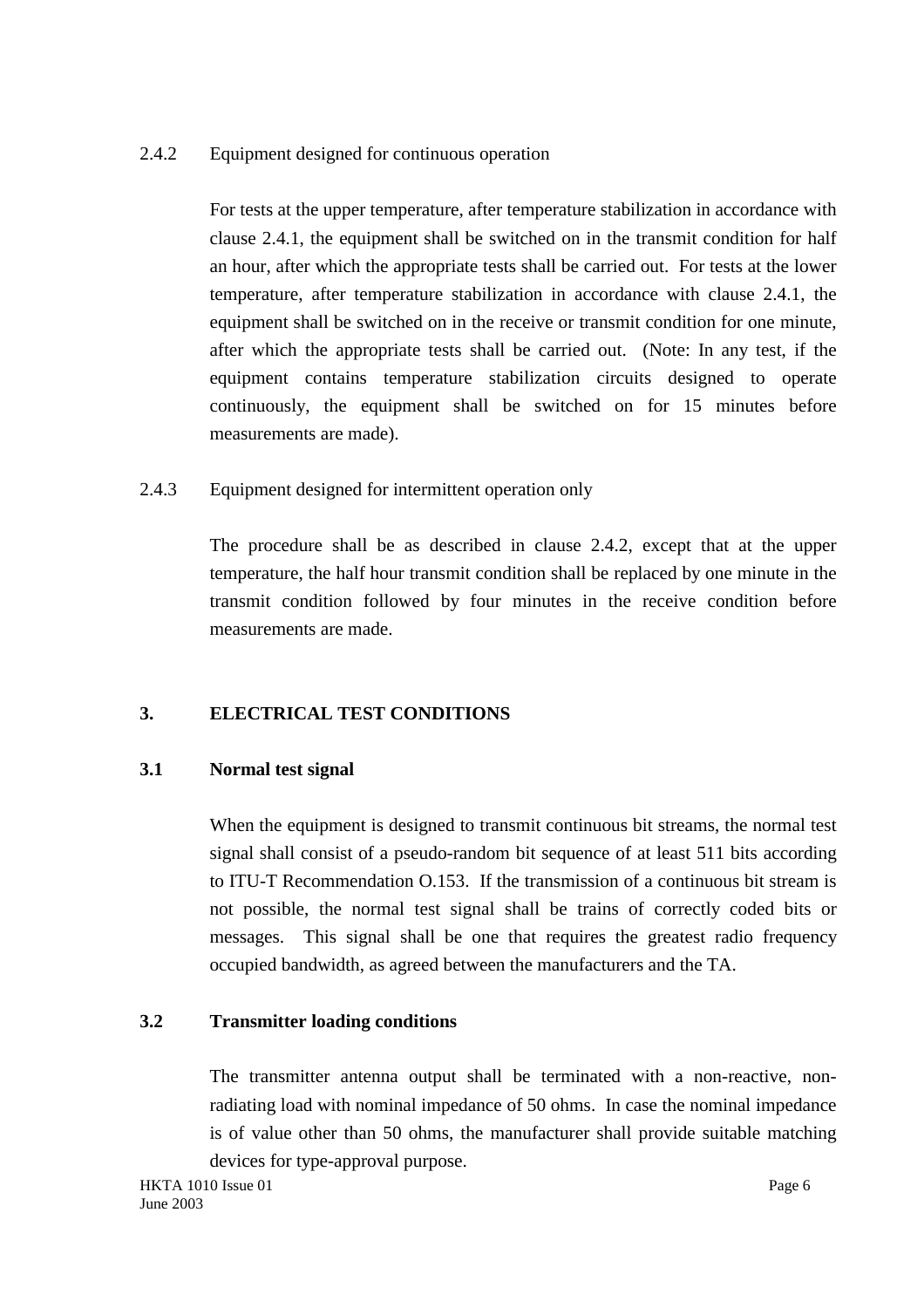# **3.3 Receiver input signal**

Test signals applied to the receiver input terminals shall be connected in such a way that the source impedance seen from the receiver input terminals equals to the nominal input impedance of the receiver, and the load impedance seen by each generator also equals to the nominal input impedance of the receiver.

The levels of the test signals shall be expressed in terms of the potential difference at the input terminals of the receiver.

The effects of any intermodulation products and noise produced in the signal generators shall be negligible.

# **3.4 Receiver mute or squelch facility**

If the receiver is equipped with a mute or squelch circuit, this shall be made inoperative for the duration of type-approval test except otherwise stated in this specification.

# **3.5 General requirements for tests involving the use of radiated fields**

All radiated measurement should be carried out at a test site as specified in CISPR 16-1, "Specification for radio disturbance and immunity measuring apparatus and methods – Part 1: Radio disturbance and immunity measuring apparatus" issued by the International Electrotechnical Commission. Test sites including fully Anechoic chamber, an Anechoic chamber with ground plate and Open Area Test Site (OATS) shall be considered acceptable if the horizontal and vertical site attenuation measurements are within  $+4dB$  of the theoretical site attenuation for an ideal free field test site. The performance of the test site shall be verified before conducting any radiated measurement at the test site.

If the radiated measurement is carried out at a fully Anechoic Chamber or an Anechoic Chamber with ground plate, the separation distance between the centre of the vertical projection of the equipment under test (EUT) (i.e. the test sample) in the horizontal plane and the centre of the test antenna shall be at least 3 m and adequate to allow for radiated measurement in the far field of the EUT.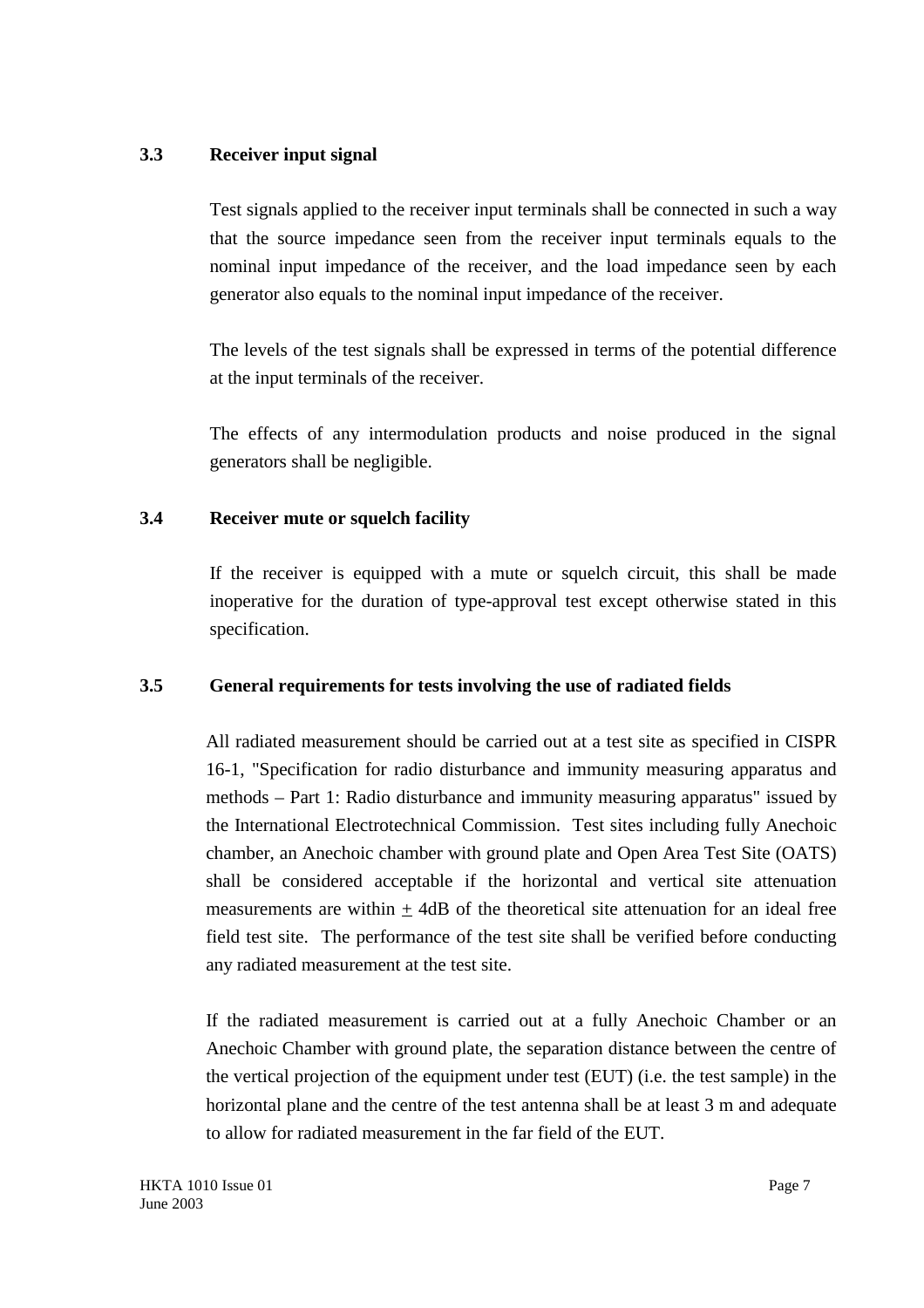Unless otherwise specified, all radiated measurements should follow the general arrangements as specified in the relevant clause of ETSI EN 300 113-1 and ETSI EN 300 390-1 issued by the European Telecommunications Standards Institute (ETSI).

# **4. TEST FOR TRANSMITTER PART**

#### **4.1 Carrier power**

#### 4.1.1 Definition

The carrier power is the average power during one radio frequency cycle in the absence of modulation. The rated carrier power is the carrier power of the equipment as declared by the manufacturer.

For equipment with antenna output terminals, the carrier power is that available at the output terminals when they are connected to the nominal load condition specified by the manufacturer.

For equipment with integral antenna, the carrier power is the effective radiated power in the direction of maximum field strength.

# 4.1.2 Test method

The carrier power shall be obtained in accordance with the test methods as stipulated in the relevant clause of HKTA 1046. Alternatively, measurement in accordance with ETSI EN 300 113-1 and ETSI EN 300 390-1 will also be acceptable.

The measurement shall be made under normal test conditions (clause 2.2) and repeated under extreme test conditions (clause 2.3).

#### 4.1.3 Limits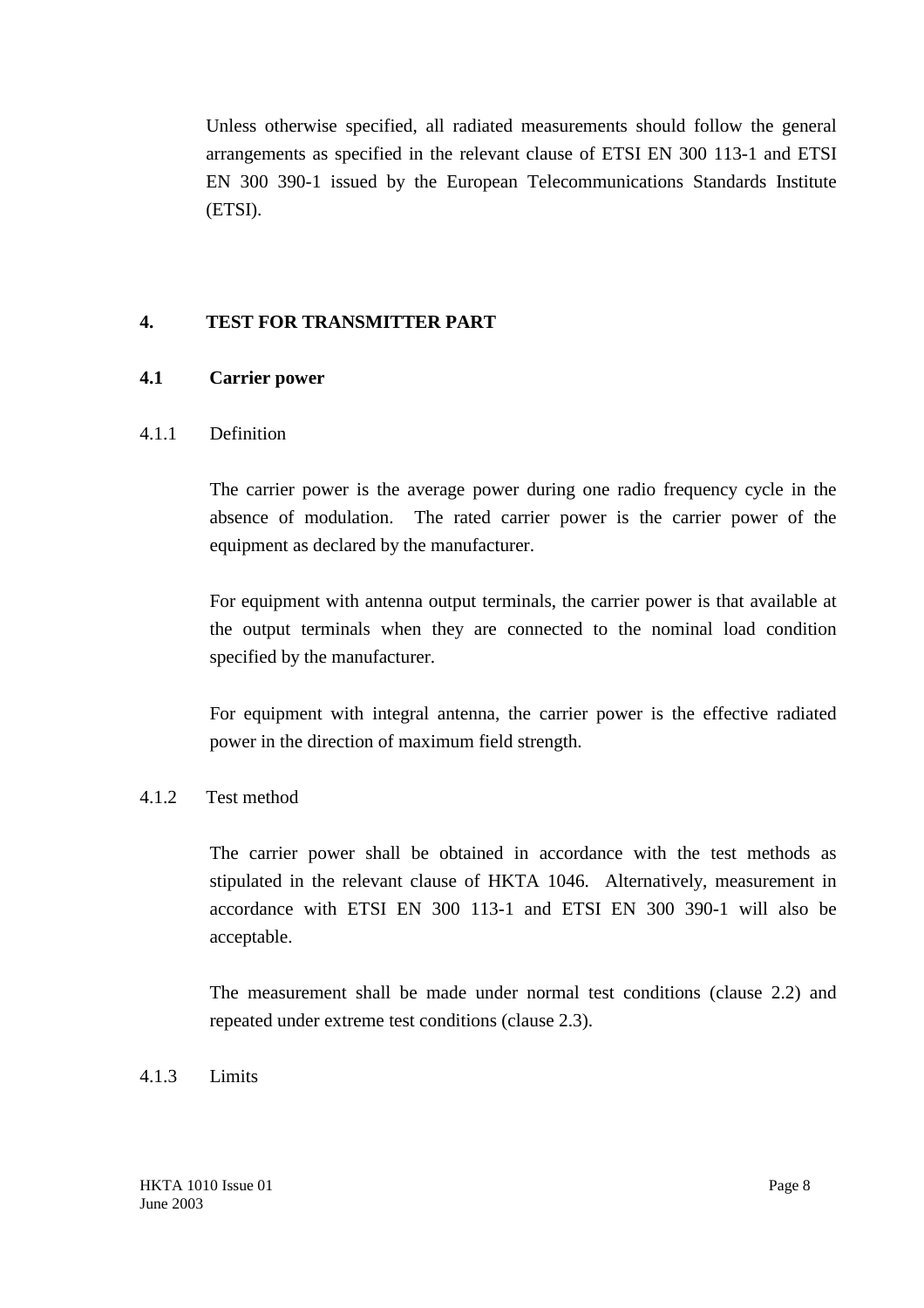The carrier power shall be within  $\pm$  1.5 dB of the rated carrier power under normal test conditions, and within  $\pm 2$  dB of the rated carrier power under extreme test conditions. These limits apply to transmitters with or without integral antenna.

## **4.2 Frequency error**

#### 4.2.1 Definition

The frequency error of the transmitter is the difference between the unmodulated carrier frequency and the nominal frequency.

# 4.2.2 Test method

The frequency error shall be obtained in accordance with the test methods as stipulated in the relevant clause of HKTA 1046. Alternatively, measurement in accordance with ETSI EN 300 113-1 and ETSI EN 300 390-1 will also be acceptable.

The measurement shall be made under normal test conditions (clause 2.2) and repeated under extreme test conditions (clause 2.3).

#### 4.2.3 Limits

The frequency error under both normal and extreme test conditions shall not exceed the values given below:

| <b>Frequency Band</b> | <b>Frequency Tolerance</b>                                                  |
|-----------------------|-----------------------------------------------------------------------------|
| Below 108 MHz         | <b>12 PPM</b>                                                               |
| $108 - 400$ MHz       | 5 PPM                                                                       |
| $400 - 470$ MHz       | 5 PPM for 25 kHz channel spacing;<br>3 PPM for 12.5 kHz channel spacing     |
| Above 470 MHz         | 2.5 PPM for 25 kHz channel spacing;<br>1.5 PPM for 12.5 kHz channel spacing |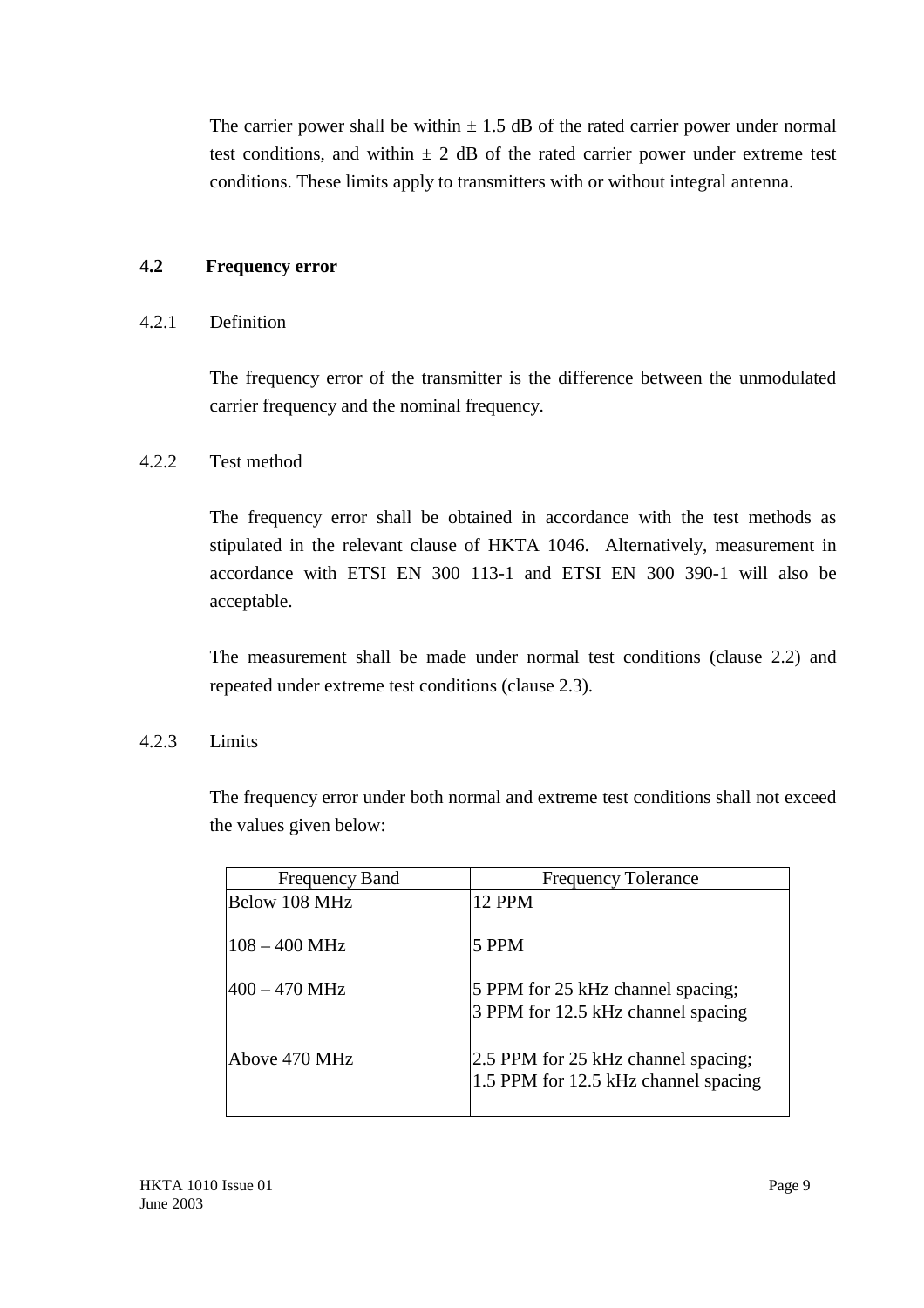# **4.3 Adjacent channel power**

# 4.3.1 Definition

The adjacent channel power is that part of the total power output of a transmitter under defined conditions of modulation, which falls within a specified bandwidth centered on the nominal frequency of either of the adjacent channel. This power is the sum of the mean power produced by the modulation, hum and noise of the transmitter.

The adjacent channel power shall be measured with a power measuring receiver, which conforms to the requirements given in ETSI EN 300 113-1 or ETSI EN 300 390-1.

# 4.3.2 Test method

The adjacent channel power shall be obtained in accordance with the test methods as stipulated in the relevant clause of ETSI EN 300 113-1 and ETSI EN 300 390-1.

# 4.3.3 Limits

For a channel separation of 25 kHz the adjacent channel power shall not exceed a value of 65 dB below the carrier power of the transmitter, and for a channel separation of 12.5 kHz it shall not exceed 55 dB below the carrier power of the transmitter. In either case there is no need for the adjacent channel power to be below 0.2 µW.

# 4.4 **Spurious emissions**

# 4.4.1 Definition

Spurious emissions are emissions at frequencies other than those of the carrier and sidebands associated with normal modulation resulting from signals generated within the equipment.

For equipment with antenna output terminals, the level of spurious emissions shall be measured as :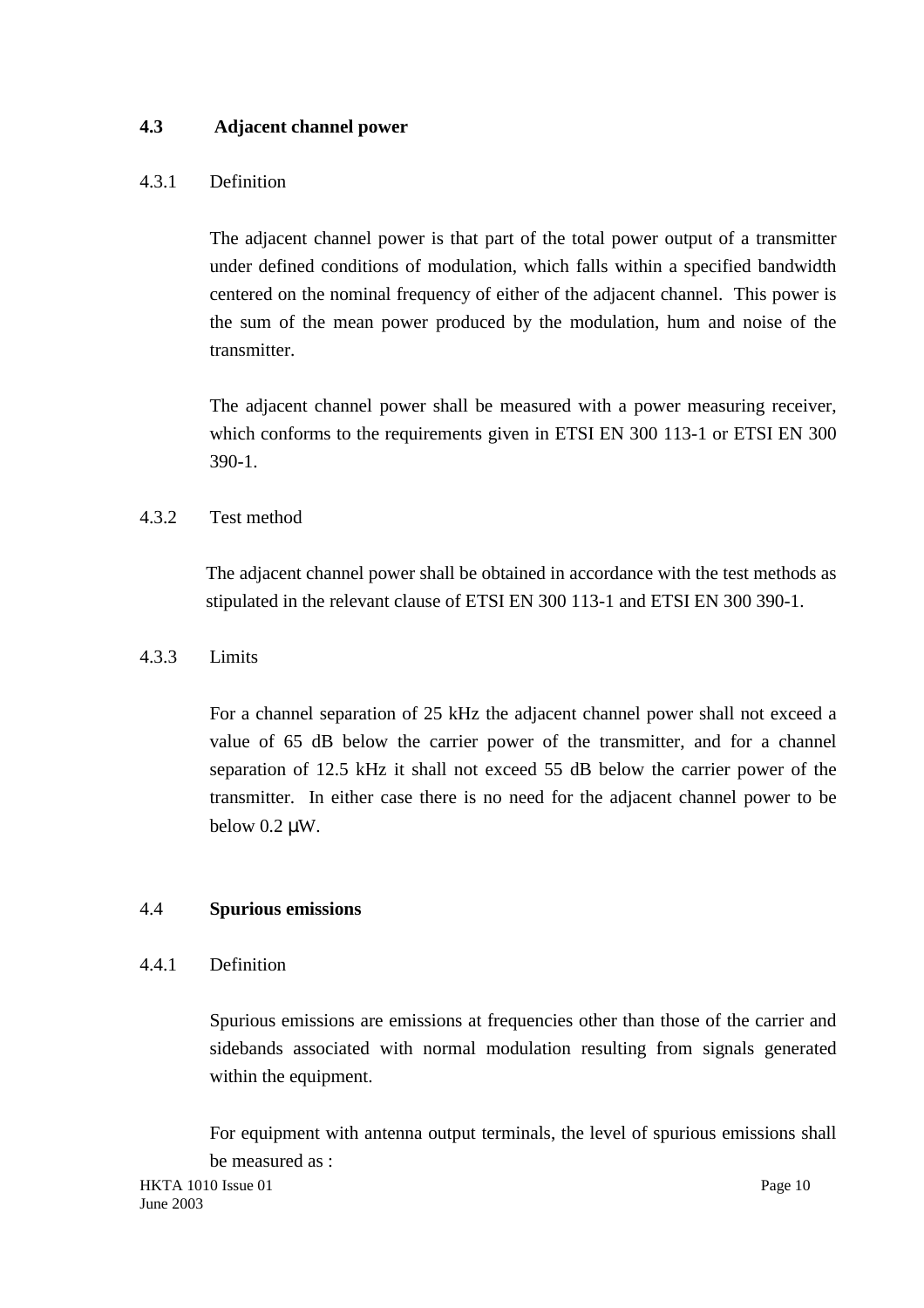- 1. the power level delivered from the transmitter output into a specified load (e.g. transmission line or antenna), which is also known as conducted spurious emissions, and
- 2. the effective radiated power when radiated by the cabinet and structure of the equipment, which is also known as cabinet radiation.

For equipment incorporating integral antenna, the level of spurious emissions shall be measured as their effective radiated power when radiated by integral antenna and cabinet of the equipment.

# 4.4.2 Test method

For measuring the conducted spurious emission of equipment with antenna output terminals, the measuring receiver shall be tuned over the frequency range from 100 kHz to 1000 MHz, or four times the working frequency, whichever is the greater. For measuring effective radiated power of equipment with integral antenna, the measurement shall be repeated at all spurious response frequencies found during the search over the limited frequency range from 30 MHz to 1000 MHz, or four times the working frequency, whichever is the greater. The spurious emissions shall then be obtained in accordance with the test methods as stipulated in the relevant clause of HKTA 1046. Alternatively, measurement in accordance with ETSI EN 300 113-1 and ETSI EN 300 390-1 will also be acceptable.

#### 4.4.3 Limits

The power of any spurious emission, whether measured as output power level at the antenna terminals or effective radiated power in free space in the specified range of frequencies at either plane of polarization, shall not exceed  $2.5 \mu W$  (-26 dBm).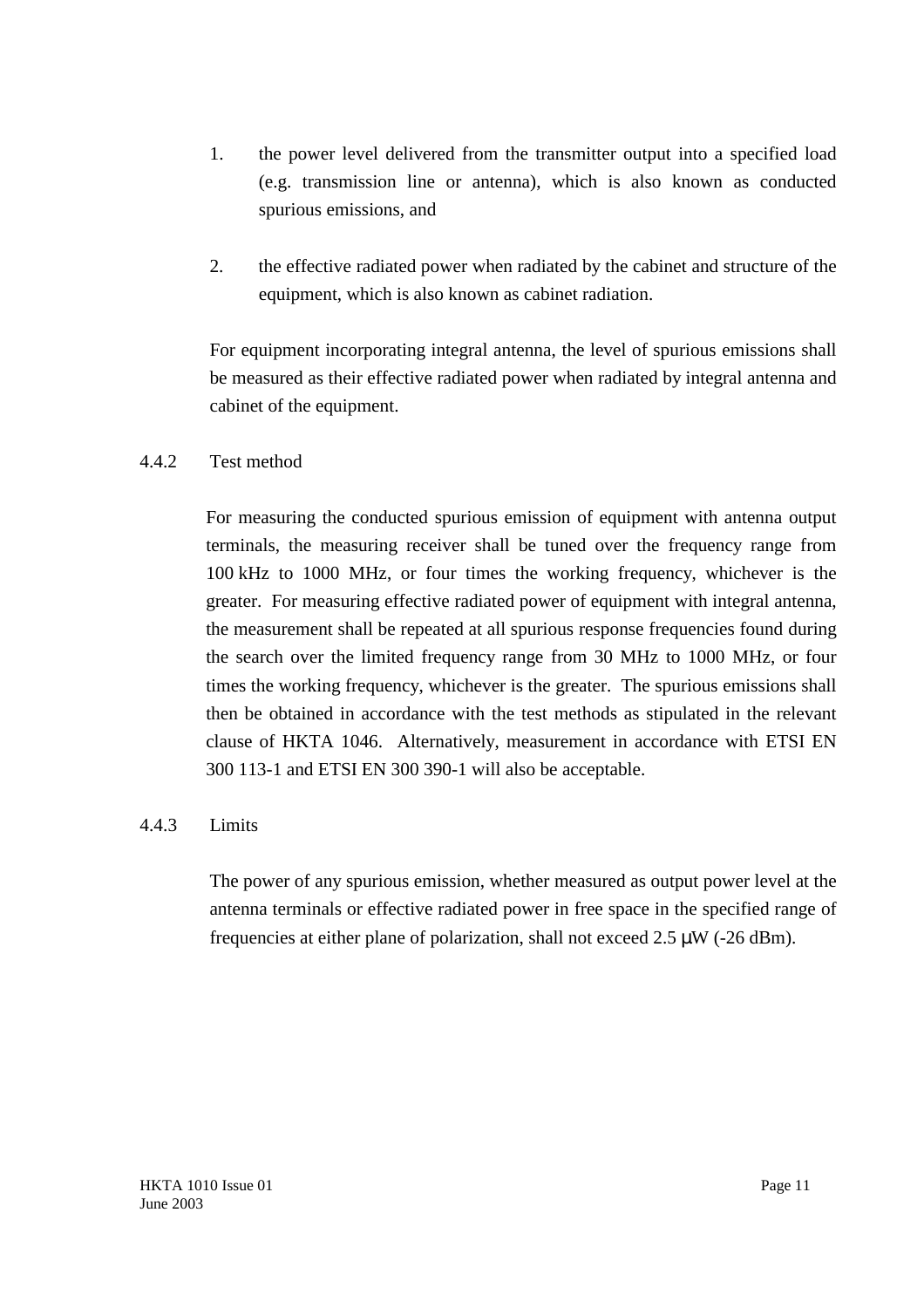# **5. TEST FOR RECEIVER PART**

# **5.1 Usable sensitivity**

# 5.1.1 Definition

For equipment with antenna terminals, the maximum usable sensitivity (conducted) of the receiver is the minimum level of signal (e.m.f.) at the receiver input, produced by a carrier at the nominal frequency of the receiver, modulated with a normal test signal, which will, without interference, produce after modulation a data signal with:

- a bit error ratio of  $10^{-2}$  or
- a successful message ratio of 80%.

For equipment with integral antenna, the average usable sensitivity (field strength) of the receiver is the minimum field strength at the location of the receiver, at the nominal frequency of the receiver and with normal test signal which produces a signal at the receiver output as mentioned above.

# 5.1.2 Test method

The maximum / average usable sensitivity of a receiver shall be obtained in accordance with the test methods as stipulated in the relevant clause of ETSI EN 300 113-1 and ETSI EN 300 390-1.

The measurement shall be made under normal test conditions (clause 2.2) and repeated under extreme test conditions (clause 2.3).

# 5.1.3 Limits

For equipment with antenna terminals, the maximum usable sensitivity shall not exceed 3 dBµV (e.m.f.) under normal test conditions, and 9 dBµV (e.m.f.) under extreme test conditions.

For equipment with integral antenna, the average usable field strength sensitivity shall not exceed 26 dBµV/m under normal test conditions and 32 dBµV/m under extreme conditions.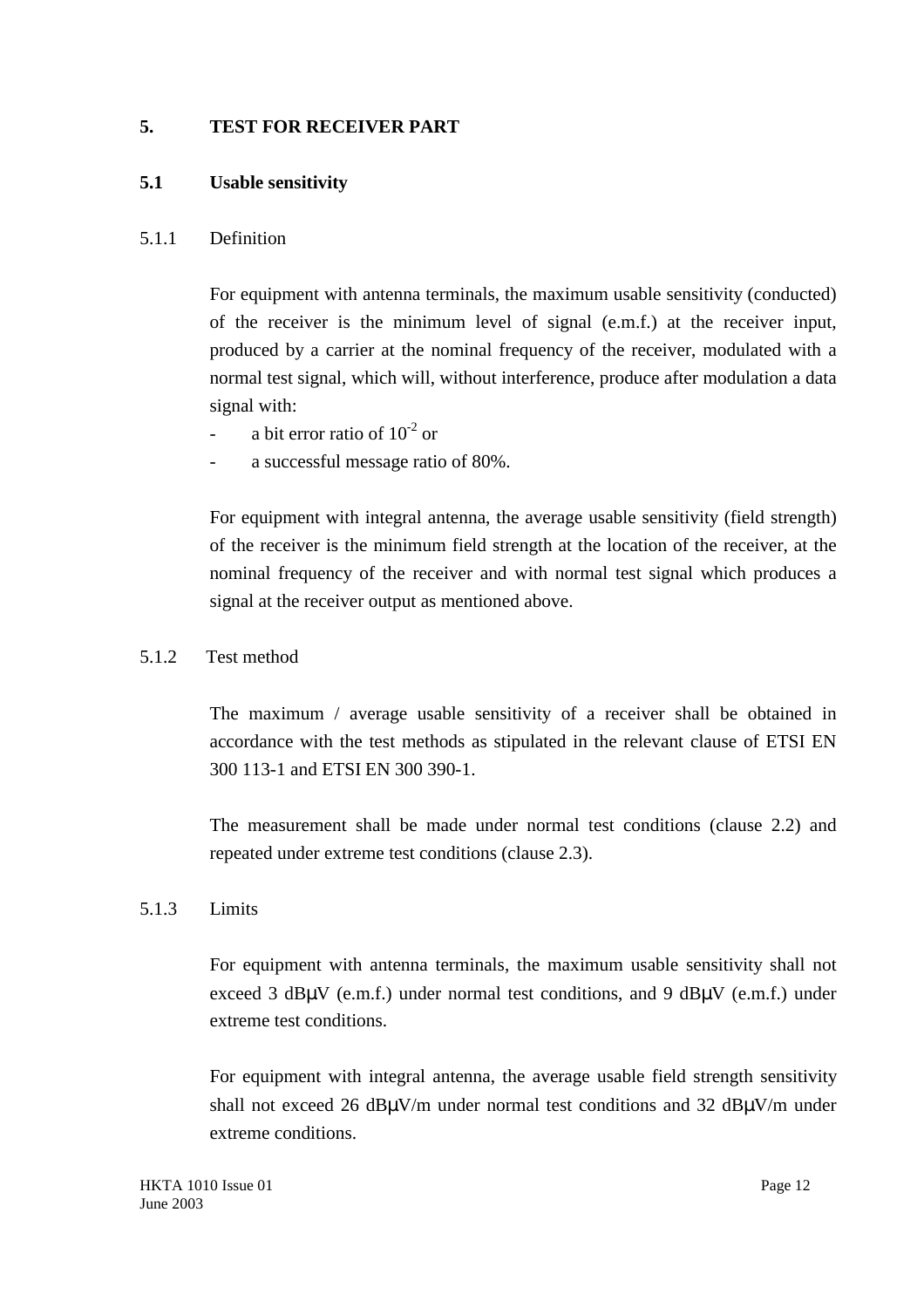# **5.2 Adjacent channel selectivity**

# 5.2.1 Definition

The adjacent channel selectivity is a measurement of the equipment capability to receive the wanted modulated signal at the assigned carrier frequency in the presence of the unwanted modulated signal which differs by one channel spacing.

5.2.2 Test method for equipment with antenna output terminals

The upper and lower adjacent channel selectivity shall be obtained in accordance with the test methods as stipulated in the relevant clause of ETSI EN 300 113-1 under normal test conditions (clause 2.2) and repeated under extreme test conditions (clause 2.3).

5.2.3 Test method for equipment with integral antenna

The upper and lower adjacent channel selectivity shall be obtained in accordance with the test methods as stipulated in relevant clause of ETSI EN 300 390-1 under normal test conditions (clause 2.2) and repeated under extreme test conditions (clause 2.3).

# 5.2.4 Limits

For a channel separation of 25 kHz, the adjacent channel selectivity shall be not less than 70 dB under normal test conditions and not less than 60 dB under extreme test conditions.

For a channel separation of 12.5 kHz, the adjacent channel selectivity shall be not less than 60 dB under normal conditions, and not less than 50 dB under extreme test conditions.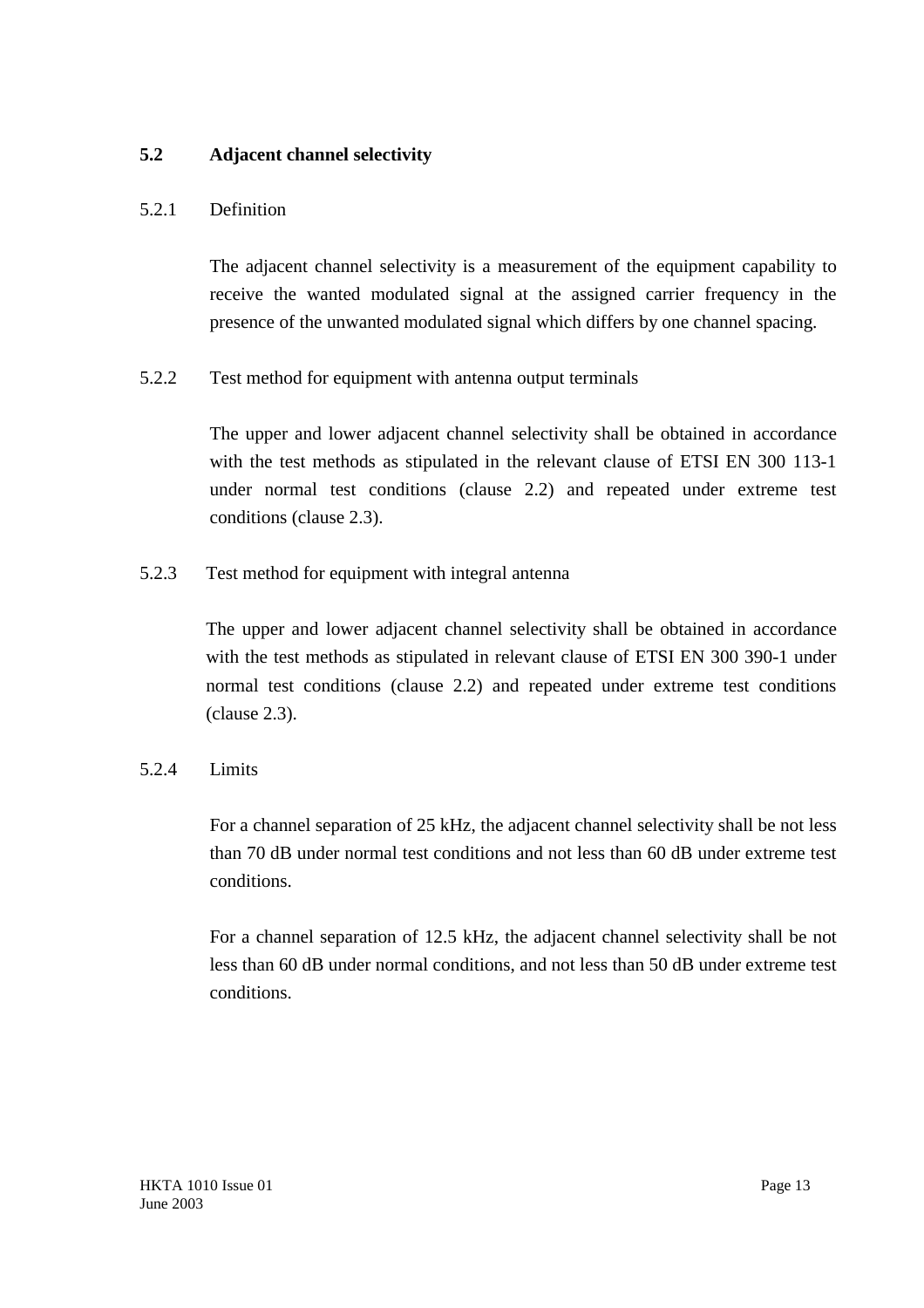| Frequency band | Normal conditions                   | Extreme conditions                     |
|----------------|-------------------------------------|----------------------------------------|
| 66-87 MHz      | $64$ dB $\mu$ V/m                   | 54 $dB\mu V/m$                         |
| 137-174 MHz    | $70 \text{ dB}\mu\text{V}\text{/m}$ | $60$ dB $\mu$ V/m                      |
| 350-550 MHz    | 90 $dB\mu V/m$                      | $80 \text{ dB} \mu\text{V} / \text{m}$ |

For equipment with integral antenna, the field strength obtained in the measurement of adjacent channel selectivity shall be not less than the following limit:

## **5.3 Intermodulation response rejection**

#### 5.3.1 Definition

The intermodulation response rejection is a measure of the capability of a receiver to receive wanted modulated signal, without exceeding a given degradation due to the presence of two or more signals at unwanted signals with a specific frequency relationship to the wanted signal frequency. The intermodulation response rejection ratio is the ratio in dB of the levels of the unwanted and wanted signals when a bit error ratio of  $10^{-2}$  or a successful message ratio of 80% is obtained.

# 5.3.2 Test method

The intermodulation response rejection shall be measured in accordance with the test methods as stipulated in the relevant clause of ETSI EN 300 113-1 and ETSI EN 300 390-1.

# 5.3.3 Limits

For equipment with antenna terminal the intermodulation response rejection ratio shall not be less than 65 dB for base and 60 dB for mobile and portable equipment.

For equipment with integral antenna the field strength obtained in the measurement shall be not less than the value given below:

| Frequency band | Intermodulation strength       |
|----------------|--------------------------------|
| 66-87 MHz      | $64$ dB $\mu$ V/m              |
| 137-174 MHz    | $70 \text{ dB} \mu\text{V}$ /m |
| 350-550 MHz    | $80 \text{ dB}$ uV/m           |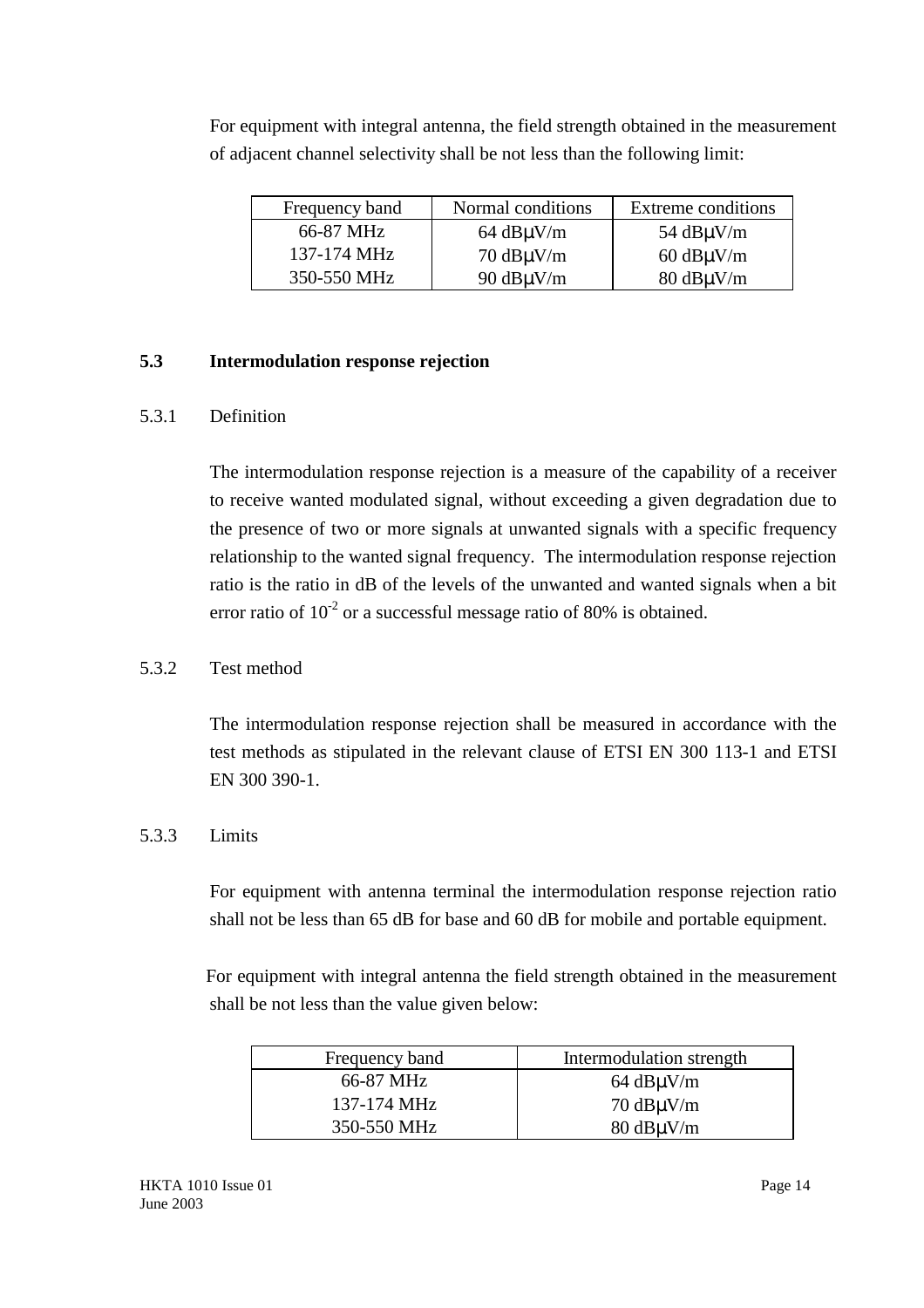# **5.4 Blocking or desensitization**

#### 5.4.1 Definition

Blocking is a measure of the capability of the receiver to receive a wanted modulated signal without exceeding a given degradation due to the presence of an unwanted input signal at any frequencies other than those of the spurious responses or the adjacent channels. The given degradation is either a bit error ratio of  $10^{-2}$  or a successful message ratio of 80%.

# 5.4.2 Test method

The blocking or desensitization shall be obtained in accordance with the test methods as stipulated in the relevant clause of ETSI EN 300 113-1 and ETSI EN 300 390-1.

#### 5.4.3 Limits

The blocking ratio at any frequency within the specified range shall be not less than 84 dB at the input of the receiver, except at frequencies on which spurious responses are found.

For equipment with integral antenna, the field strength obtained in the measurement shall not be less than the value given below:

| Frequency band | Performance limit                   |
|----------------|-------------------------------------|
| 66-87 MHz      | $89 \text{ dB}\mu\text{V}\text{/m}$ |
| 137-174 MHz    | 95 $dB\mu V/m$                      |
| 350-550 MHz    | 103 $dB\mu V/m$                     |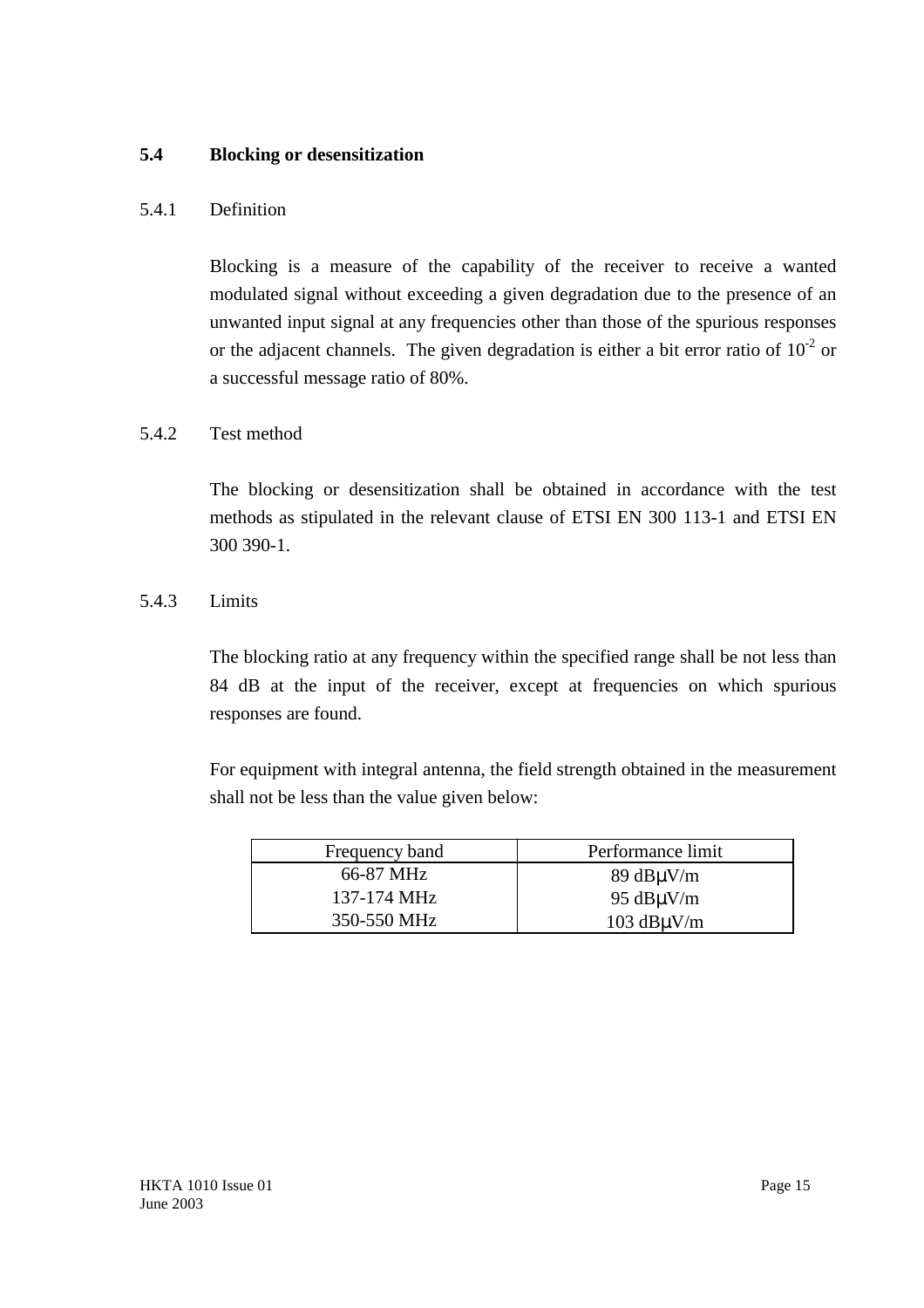# **5.5 Spurious response rejection**

# 5.5.1 Definition

The spurious response rejection is a measure of the capability of the receiver to discriminate between a wanted modulated signal at the nominal frequency and an unwanted signal at any other frequency. The spurious response rejection ratio is the ratio in dB of the levels of the unwanted and wanted signals when a bit error ratio of  $10^{-2}$  or a successful message ratio of 80% is obtained.

#### 5.5.2 Test method

The spurious response rejection shall be obtained in accordance with the test methods as stipulated in the relevant clause of ETSI EN 300 113-1 and ETSI EN 300 390-1.

# 5.5.3 Limits

At any frequency separated from the nominal frequency of the receiver by more than one channel spacing, the spurious response rejection ratio shall not be less than 70 dB for base and not less than 65 dB for mobile and portable equipment.

For equipment with integral antenna the field strength obtained in the measurement shall not be less than the value given below:

| Frequency band | Spurious strength                   |
|----------------|-------------------------------------|
| 66-87 MHz      | $64$ dB $\mu$ V/m                   |
| 137-174 MHz    | $70 \text{ dB}\mu\text{V}\text{/m}$ |
| 350-550 MHz    | $80 \text{ dB}$ uV/m                |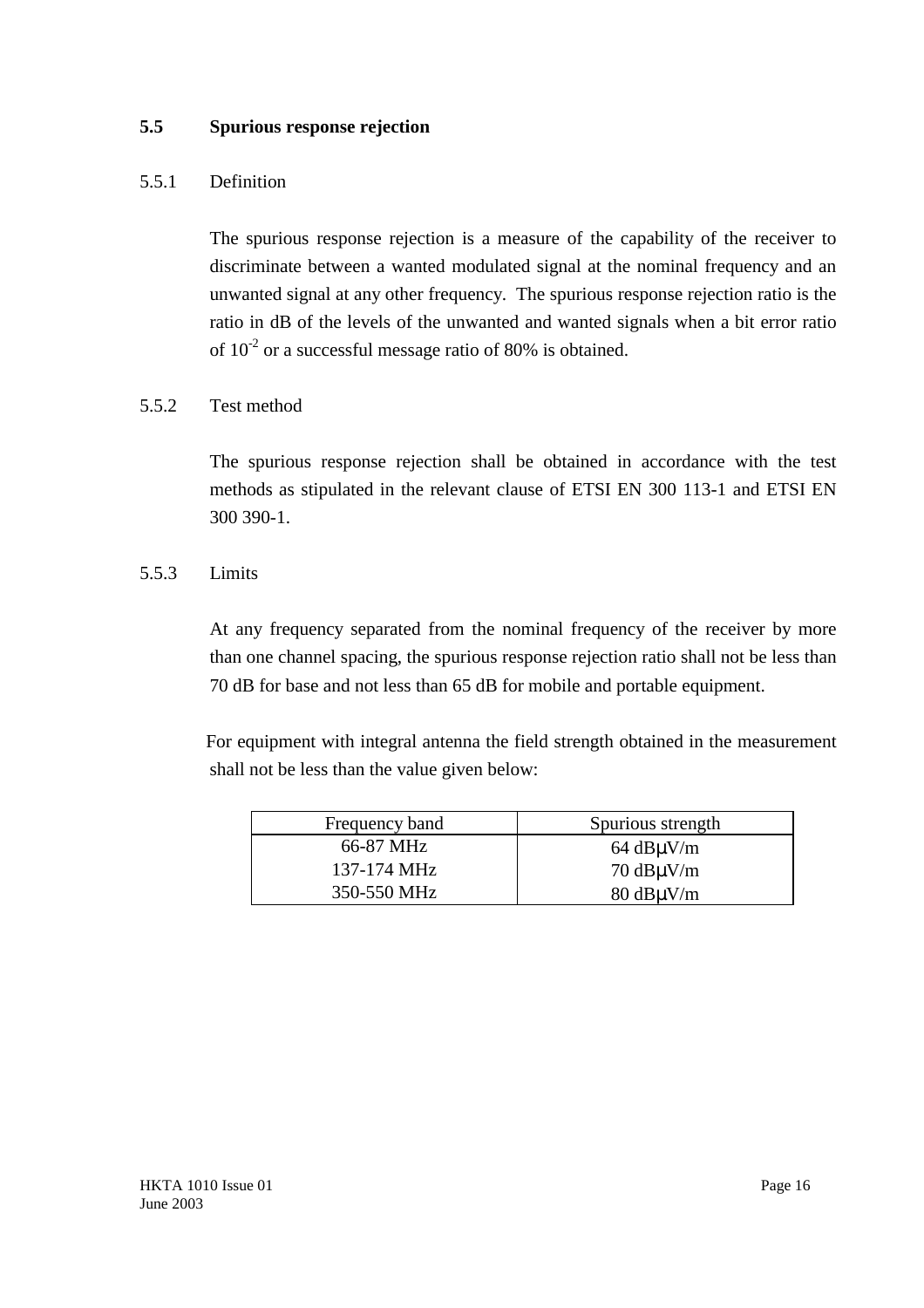#### **5.6 Receiver spurious emissions**

#### 5.6.1 Definition

Spurious emissions from receivers are any emissions present at the antenna terminals of the equipment or radiated from the cabinet and structure of the receiver (which is also known as receiver cabinet radiation).

#### 5.6.2 Test method

For measuring the conducted spurious emission of equipment with antenna terminals, the measuring receiver shall be tuned over the frequency range from 100 kHz to 1000 MHz, or four times the working frequency, whichever is the greater. For measuring effective radiated power of equipment with integral antenna, the measurement shall be repeated at all spurious response frequencies found during the search over the limited frequency range from 30 MHz to 1000 MHz, or four times the working frequency, whichever is the greater. The receiver spurious emissions shall then be obtained in accordance with the test methods as stipulated in the relevant clause of ETSI EN 300 113-1 and ETSI EN 300 390-1.

#### 5.6.3 Limits

The power of any spurious emission whether measured as output power level at the antenna terminals or effective radiated power in free space shall not exceed 20 nW.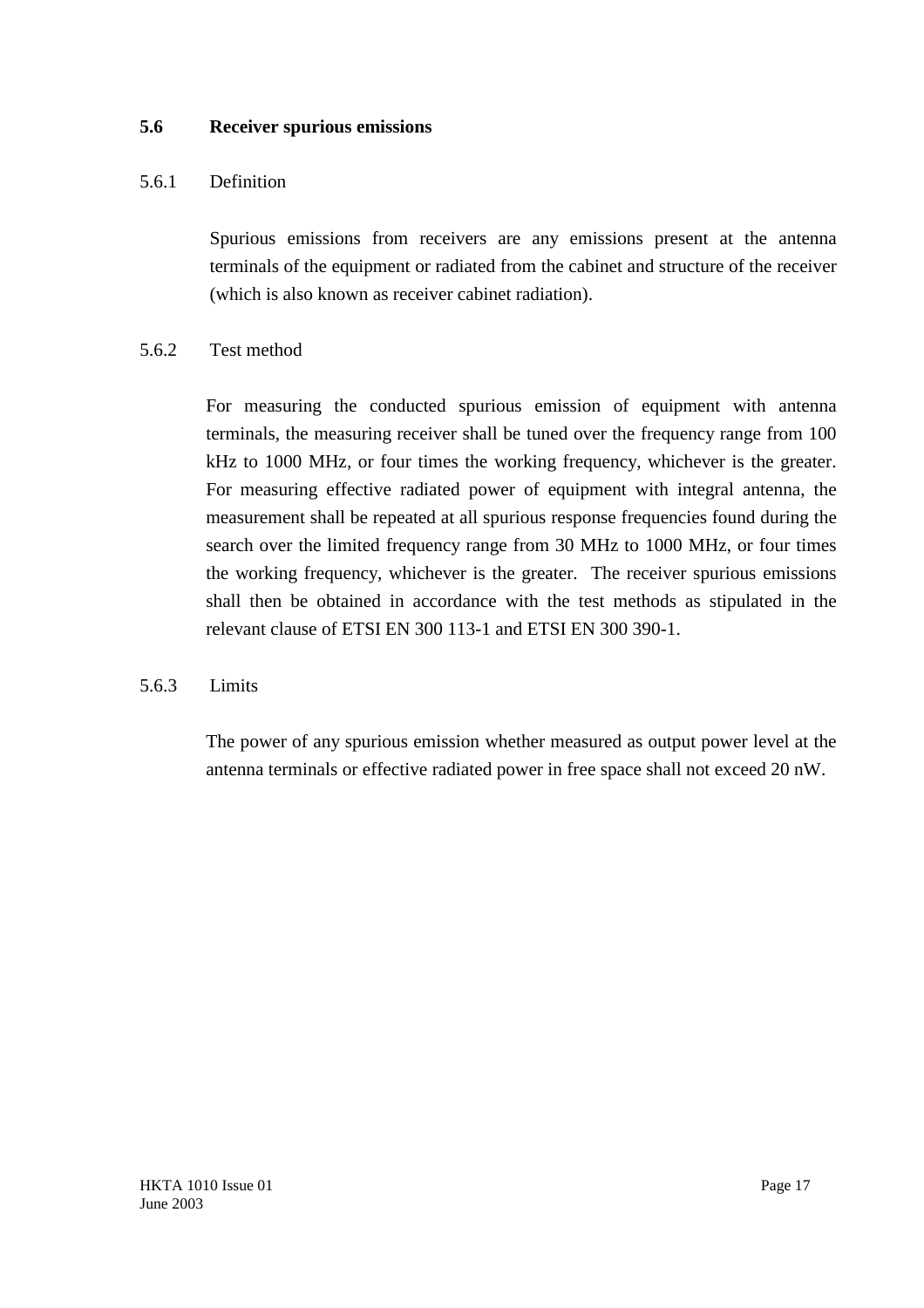# **6. ACCURACY OF MEASUREMENT**

The absolute allowable 95% confidence level measurement uncertainties for the measurements included in this document shall not exceed the values stated below:

| (Valid up to 1 GHz for the RF parameters unless otherwise stated) |                    |
|-------------------------------------------------------------------|--------------------|
| RF frequency                                                      | $1 \times 10^{-6}$ |
| Radiated RF power                                                 | 6 dB               |
| Conducted RF power variations using a test fixture                | $0.75$ dB          |
| Maximum frequency deviation:                                      |                    |
| - within 300 Hz to 6 kHz of audio frequency                       | 5 %                |
| - within 6 kHz to 25 kHz of audio frequency                       | 3 dB               |
| <b>Deviation limitation</b>                                       | 5 %                |
| Adjacent channel power                                            | 5 dB               |
| Conducted emission of transmitter, valid to 4GHz                  | 4 dB               |
| Conducted emission of transmitter (cabinet radiation),            |                    |
| valid to 4GHz                                                     |                    |
| Audio output power                                                | $0.5$ dB           |
| Conducted emission of receiver                                    | 4 dB               |
| Conducted emission of receiver (cabinet radiation),               |                    |
| valid to 4GHz                                                     |                    |
| Two-signal measurement, valid to 4GHz (using a test 4 dB)         |                    |
| fixture)                                                          |                    |
| Two-signal measurements using radiated fields                     | 6 dB               |
| Three-signal measurement (using a test fixture)                   | 3 dB               |
| Radiated emission of transmitter, valid to 4GHz                   | 6 dB               |
| Radiated emission of receiver, valid to 4GHz                      | 6 dB               |